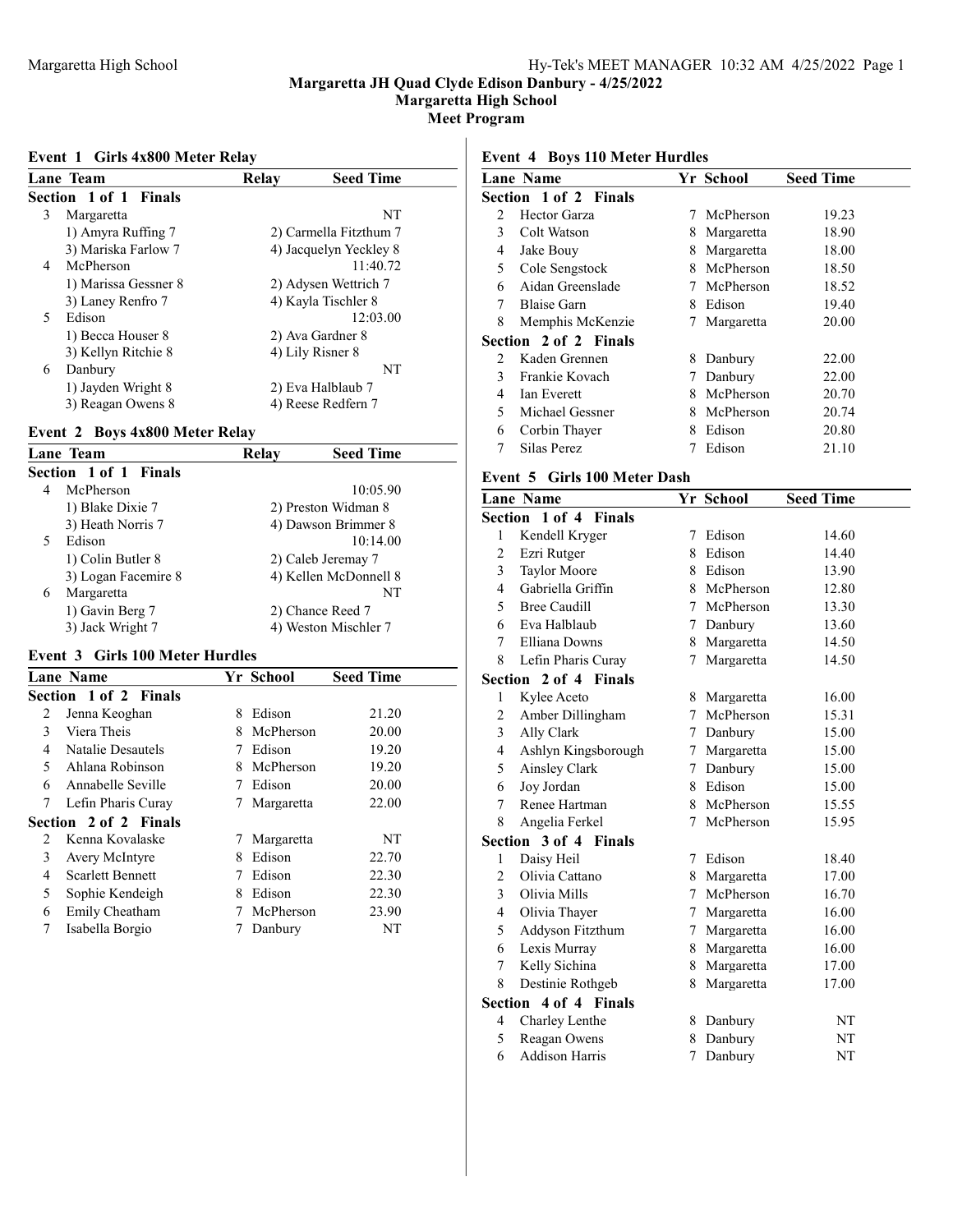Margaretta High School

Meet Program

#### Event 6 Boys 100 Meter Dash

|                | <b>Lane Name</b>      |                 | Yr School   | <b>Seed Time</b> |
|----------------|-----------------------|-----------------|-------------|------------------|
|                | Section 1 of 4 Finals |                 |             |                  |
| 1              | Adam Young            | 8               | McPherson   | 13.84            |
| $\overline{2}$ | Carter Luzader        | 7               | Margaretta  | 12.90            |
| 3              | <b>Tyler Noftz</b>    |                 | 8 McPherson | 12.87            |
| 4              | Jermane Kennedy       | 8               | Margaretta  | 12.23            |
| 5              | Aiden Nims            | 8.              | McPherson   | 12.40            |
| 6              | Jose Serna-Amaya      | 8               | Edison      | 12.50            |
| 7              | Sam Greenslade        | 7               | McPherson   | 13.16            |
| 8              | Cayden Clere          | 8               | Edison      | 13.20            |
|                | Section 2 of 4 Finals |                 |             |                  |
| 1              | Drake Turinsky        | 7               | Danbury     | 16.00            |
| $\overline{2}$ | <b>Tyson Bailey</b>   | 7               | Margaretta  | 15.00            |
| 3              | Sir Williams          |                 | 8 McPherson | 14.66            |
| 4              | Kohen Kramer          | 8               | McPherson   | 14.15            |
| 5              | Jacoby Valimont       |                 | 7 Edison    | 14.20            |
| 6              | <b>Ian Everett</b>    | 8               | McPherson   | 14.42            |
| 7              | Kagen Fitzpatrick     | $7\phantom{.0}$ | McPherson   | 15.25            |
| 8              | <b>Mason Yetter</b>   | 8               | Margaretta  | 15.56            |
|                | Section 3 of 4 Finals |                 |             |                  |
| 2              | Hunter Rimmele        | 8.              | Edison      | 18.00            |
| 3              | Mason Russell         | 7               | Margaretta  | 17.60            |
| 4              | <b>Brady Maynard</b>  | 8               | Edison      | 16.00            |
| 5              | Cooper Schoewe        | 8               | Margaretta  | 16.42            |
| 6              | Nate Weiker           |                 | 8 McPherson | 16.68            |
| 7              | Steven Schaffer       | 7               | Margaretta  | NT               |
|                | Section 4 of 4 Finals |                 |             |                  |
| 4              | <b>Brody Shimer</b>   | 7               | Margaretta  | NT               |
| 5              | Logan Morgan          | 8               | Margaretta  | NT               |
| 6              | Miles McDonald        | 8               | Danbury     | NT               |

### Event 7 Girls 1600 Meter Run

|    | <b>Lane Name</b>      |   | Yr School  | <b>Seed Time</b> |
|----|-----------------------|---|------------|------------------|
|    | Section 1 of 1 Finals |   |            |                  |
| 1  | Emma Redett           | 8 | Danbury    | 5:55.00          |
| 2  | Kaitlyn Turinsky      | 8 | Danbury    | 5:58.00          |
| 3  | Marissa Gessner       | 8 | McPherson  | 6:12.14          |
| 4  | Laney Renfro          | 7 | McPherson  | 6:31.16          |
| 5  | Lily Risner           | 8 | Edison     | 6:40.00          |
| 6  | Ava Gardner           | 8 | Edison     | 6:41.00          |
| 7  | Becca Houser          | 8 | Edison     | 6:44.00          |
| 8  | Kellyn Ritchie        | 8 | Edison     | 6:45.00          |
| 9  | Amyra Ruffing         | 7 | Margaretta | 6:47.42          |
| 10 | Kelsey Ray            | 7 | McPherson  | 6:47.58          |
| 11 | Ava Distel            | 8 | McPherson  | 6:55.71          |
| 12 | Mariska Farlow        | 7 | Margaretta | 7:41.59          |
| 13 | Leticia Bocardo       |   | McPherson  | 8:01.23          |
| 14 | Jacquelyn Yeckley     | 8 | Margaretta | NT               |
|    |                       |   |            |                  |

# Event 8 Boys 1600 Meter Run

|    | <b>Lane Name</b>             |   | Yr School  | <b>Seed Time</b> |
|----|------------------------------|---|------------|------------------|
|    | <b>Section 1 of 1 Finals</b> |   |            |                  |
|    | Heath Norris                 |   | McPherson  | 5:21.50          |
| 2  | Logan Facemire               | 8 | Edison     | 5:37.00          |
| 3  | Preston Widman               | 8 | McPherson  | 5:47.95          |
| 4  | Evan Sandvick                | 8 | Danbury    | 6:00.00          |
|    | Jason Richie                 | 8 | McPherson  | 6:15.00          |
| 6  | Noah Schoenherr              |   | Edison     | 7:00.00          |
|    | Killian Marsden              | 8 | Danbury    | 7:06.00          |
| 8  | Chance Reed                  |   | Margaretta | NT               |
| 9  | Will Coffman                 |   | Margaretta | NT               |
| 10 | Weston Mischler              |   | Margaretta | NT               |

# Event 9 Girls 4x100 Meter Relay

|   | <b>Lane Team</b>             | Relay | <b>Seed Time</b>    |
|---|------------------------------|-------|---------------------|
|   | <b>Section 1 of 1 Finals</b> |       |                     |
| 3 | Danbury                      |       | 58.00               |
|   | 1) Grace McDonald 7          |       | 2) Reese Redfern 7  |
|   | 3) Lauren Bergman 7          |       | 4) Ainsley Clark 7  |
| 4 | Edison                       |       | 54.79               |
|   | 1) Taylor Moore 8            |       | 2) Mary Moon 8      |
|   | 3) Stella Brown 8            |       | 4) Ezri Rutger 8    |
| 5 | Margaretta                   |       | 55.00               |
|   | 1) Ella Schadwil 8           |       | 2) Lucy Hartman 7   |
|   | 3) Lilly Belak 8             |       | 4) Kenadie Saylor 8 |
| 6 | McPherson                    |       | 56.40               |
|   | 1) Ahlana Robinson 8         |       | 2) Alilah Paul 8    |
|   | 3) Annabelle Zieber 7        |       | 4) Bree Caudill 7   |

# Event 10 Boys 4x100 Meter Relay

|               | Lane Team             | Relay | <b>Seed Time</b>      |
|---------------|-----------------------|-------|-----------------------|
|               | Section 1 of 1 Finals |       |                       |
| $\mathcal{L}$ | McPherson             | B     | NT                    |
|               | 1) Kaidence Cooksey 8 |       | 2) Aidan Greenslade 7 |
|               | 3) Blake Dixie 7      |       | 4) Hunter Pollock 8   |
| 3             | Edison                |       | 51.90                 |
|               | 1) Colten Collins 7   |       | 2) Coltyn Meagrow 8   |
|               | 3) Cayden Clere 8     |       | 4) Corbin Thayer 8    |
| 4             | Margaretta            |       | 49.00                 |
|               | 1) Jake Bouy 8        |       | 2) Jermane Kennedy 8  |
|               | 3) Kale Bailey 7      |       | 4) Zack Bouy 8        |
| 5             | McPherson             |       | 49.59                 |
|               | 1) Curtis Dick 8      |       | 2) Aiden Nims 8       |
|               | 3) Cole Sengstock 8   |       | 4) Tyler Noftz 8      |
| 6             | Margaretta            | B     | 50.00                 |
|               | 1) Brett Miller 8     |       | 2) Cohen Gahler 8     |
|               | 3) Mason Reinbolt 7   |       | 4) Ty Gast 8          |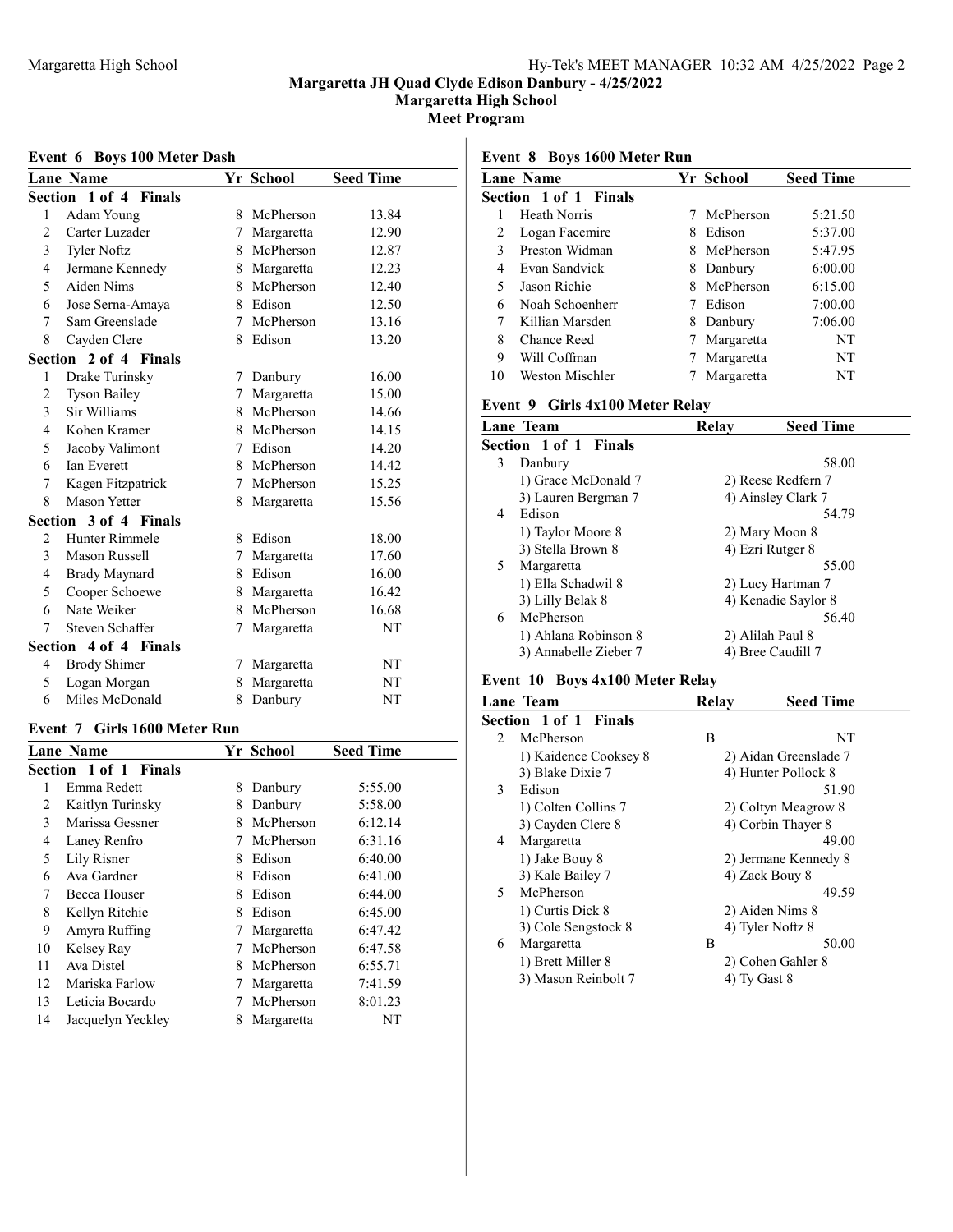Margaretta High School

Meet Program

#### Event 11 Girls 400 Meter Dash

|                | Lane Name             |   | Yr School  | <b>Seed Time</b> |
|----------------|-----------------------|---|------------|------------------|
|                | Section 1 of 2 Finals |   |            |                  |
| 1              | Adysen Wettrich       | 7 | McPherson  | 1:13.00          |
| $\overline{c}$ | Amiyah Paul           | 7 | McPherson  | 1:10.70          |
| 3              | Lucy Hartman          | 7 | Margaretta | 1:10.00          |
| 4              | Gabriella Griffin     | 8 | McPherson  | 1:03.24          |
| 5              | Zoe Uhinck            | 8 | Danbury    | 1:05.00          |
| 6              | Gabby Mesenburg       | 8 | Edison     | 1:06.00          |
| 7              | Jayden Wright         | 8 | Danbury    | 1:11.00          |
| 8              | Mallorie Jones        | 7 | Edison     | 1:11.00          |
|                | Section 2 of 2 Finals |   |            |                  |
| 1              | Leticia Bocardo       | 7 | McPherson  | 1:35.41          |
| 2              | Carmella Fitzthum     | 7 | Margaretta | 1:20.00          |
| 3              | Lauren Murphy         | 8 | McPherson  | 1:18.70          |
| 4              | Annmarie Davis        | 7 | McPherson  | 1:15.00          |
| 5              | Renee Hartman         | 8 | McPherson  | 1:16.91          |
| 6              | Ella Booth            | 8 | Edison     | 1:18.00          |
| 7              | Samantha Young        | 7 | McPherson  | 1:21.95          |
| 8              | Addyson Fitzthum      | 7 | Margaretta | 1:25.00          |

# Event 12 Boys 400 Meter Dash

|                          | <b>Lane Name</b>      |                 | Yr School    | <b>Seed Time</b> |
|--------------------------|-----------------------|-----------------|--------------|------------------|
|                          | Section 1 of 4 Finals |                 |              |                  |
| 1                        | Wyatt Goodrich        | 8               | Margaretta   | 1:04.00          |
| $\overline{2}$           | Cameron Joseph        |                 | 8 McPherson  | 1:02.39          |
| 3                        | Jose Serna-Amaya      |                 | 8 Edison     | 1:02.00          |
| $\overline{4}$           | <b>Grey Maltese</b>   |                 | 8 Danbury    | 59.00            |
| 5                        | Zyler Manning         |                 | 8 Danbury    | 59.00            |
| 6                        | Judah Keller          |                 | 8 Margaretta | 1:00.00          |
| 7                        | Mason Reinbolt        | $\tau$          | Margaretta   | 1:03.00          |
| 8                        | Ty Gast               | 8               | Margaretta   | 1:03.00          |
|                          | Section 2 of 4 Finals |                 |              |                  |
| 1                        | Mitch Newsome         | 7               | McPherson    | 1:12.50          |
| 2                        | Gavin Berg            | 7               | Margaretta   | 1:11.00          |
| 3                        | Arik Kauble           |                 | 8 McPherson  | 1:10.50          |
| $\overline{\mathcal{L}}$ | Sam Greenslade        | $\tau$          | McPherson    | 1:06.22          |
| 5                        | Hector Garza          |                 | 7 McPherson  | 1:06.30          |
| 6                        | Adam Young            |                 | 8 McPherson  | 1:06.60          |
| $\tau$                   | Jacoby Valimont       | $7\phantom{.0}$ | Edison       | 1:11.00          |
| 8                        | Jonathan Lantz        | 8               | McPherson    | 1:11.80          |
|                          | Section 3 of 4 Finals |                 |              |                  |
| 2                        | Logan Morgan          | 8               | Margaretta   | NT               |
| 3                        | Steven Schaffer       | $7\phantom{.0}$ | Margaretta   | NT               |
| 4                        | Kagen Fitzpatrick     |                 | 7 McPherson  | 1:15.27          |
| 5                        | Sir Williams          |                 | 8 McPherson  | 1:18.18          |
| 6                        | Andrew Clark          | $7\phantom{.0}$ | McPherson    | 1:25.23          |
| 7                        | Mason Russell         | 7               | Margaretta   | NT               |
| 8                        | Owen Barnard          | 8               | Margaretta   | NT               |
|                          | Section 4 of 4 Finals |                 |              |                  |
| 4                        | Ayden Ayers           |                 | 8 Danbury    | NT               |
| 5                        | <b>Brody Shimer</b>   | 7               | Margaretta   | NT               |
| 6                        | Parker LaMarca        | 7               | Danbury      | NT               |

# Event 13 Girls 4x200 Meter Relay

|    | Lane Team               | Relay | <b>Seed Time</b>         |
|----|-------------------------|-------|--------------------------|
|    | Section 1 of 1 Finals   |       |                          |
| 3  | Danbury                 |       | 2:12.00                  |
|    | 1) Lauren Bergman 7     |       | 2) Aaliyah Ohm 7         |
|    | 3) Reese Redfern 7      |       | 4) Ainsley Clark 7       |
| 4  | McPherson               |       | 1:57.00                  |
|    | 1) Alilah Paul 8        |       | 2) Annabelle Zieber 7    |
|    | 3) Bree Caudill 7       |       | 4) Addison Townsley 8    |
| 5. | Margaretta              |       | 2:00.00                  |
|    | 1) Kylee Aceto 8        |       | 2) Ashlyn Kingsborough 7 |
|    | 3) Lefin Pharis Curay 7 |       | 4) Elliana Downs 8       |
| 6  | Edison                  |       | 2:04.00                  |
|    | 1) Mary Moon 8          |       | 2) Taylor Wlodarsky 8    |
|    | 3) Stella Brown 8       |       | 4) Ezri Rutger 8         |

# Event 14 Boys 4x200 Meter Relay

|                              | Lane Team            | Relay | <b>Seed Time</b>      |  |
|------------------------------|----------------------|-------|-----------------------|--|
| <b>Section 1 of 1 Finals</b> |                      |       |                       |  |
| 4                            | McPherson            |       | 1:42.42               |  |
|                              | 1) Deacon Brown 8    |       | 2) Dawson Brimmer 8   |  |
|                              | 3) Tyler Noftz 8     |       | 4) Mason Flewelling 8 |  |
| 5                            | Margaretta           |       | 1:49.00               |  |
|                              | 1) Jermane Kennedy 8 |       | 2) Carter Luzader 7   |  |
|                              | 3) Colt Watson 8     |       | 4) Zack Bouy 8        |  |
| 6                            | Edison               |       | 1:50.00               |  |
|                              | 1) Coltyn Meagrow 8  |       | 2) Cameron Sallee 8   |  |
|                              | 3) Shawn Rowe 8      |       | 4) Cayden Clere 8     |  |

# Event 15 Girls 200 Meter Hurdles

|                | Lane Name             |   | Yr School  | <b>Seed Time</b> |
|----------------|-----------------------|---|------------|------------------|
|                | Section 1 of 2 Finals |   |            |                  |
|                | Viera Theis           | 8 | McPherson  | 36.27            |
| 2              | Natalie Desautels     | 7 | Edison     | 35.70            |
| 3              | Jaidyn Harris         | 8 | McPherson  | 35.26            |
| $\overline{4}$ | Kenadie Saylor        | 8 | Margaretta | 30.00            |
| 5              | Lilly Belak           | 8 | Margaretta | 32.00            |
| 6              | Ahlana Robinson       | 8 | McPherson  | 35.05            |
| 7              | Tierra Parker         | 7 | McPherson  | 36.27            |
|                | Section 2 of 2 Finals |   |            |                  |
| 1              | Isabella Borgio       | 7 | Danbury    | NT               |
| 2              | Avery McIntyre        | 8 | Edison     | NT               |
| 3              | Annabelle Seville     | 7 | Edison     | 36.90            |
| 4              | Jenna Keoghan         | 8 | Edison     | 37.60            |
| 5              | Sophie Kendeigh       | 8 | Edison     | 37.90            |
| 6              | Emily Cheatham        |   | McPherson  | 41.06            |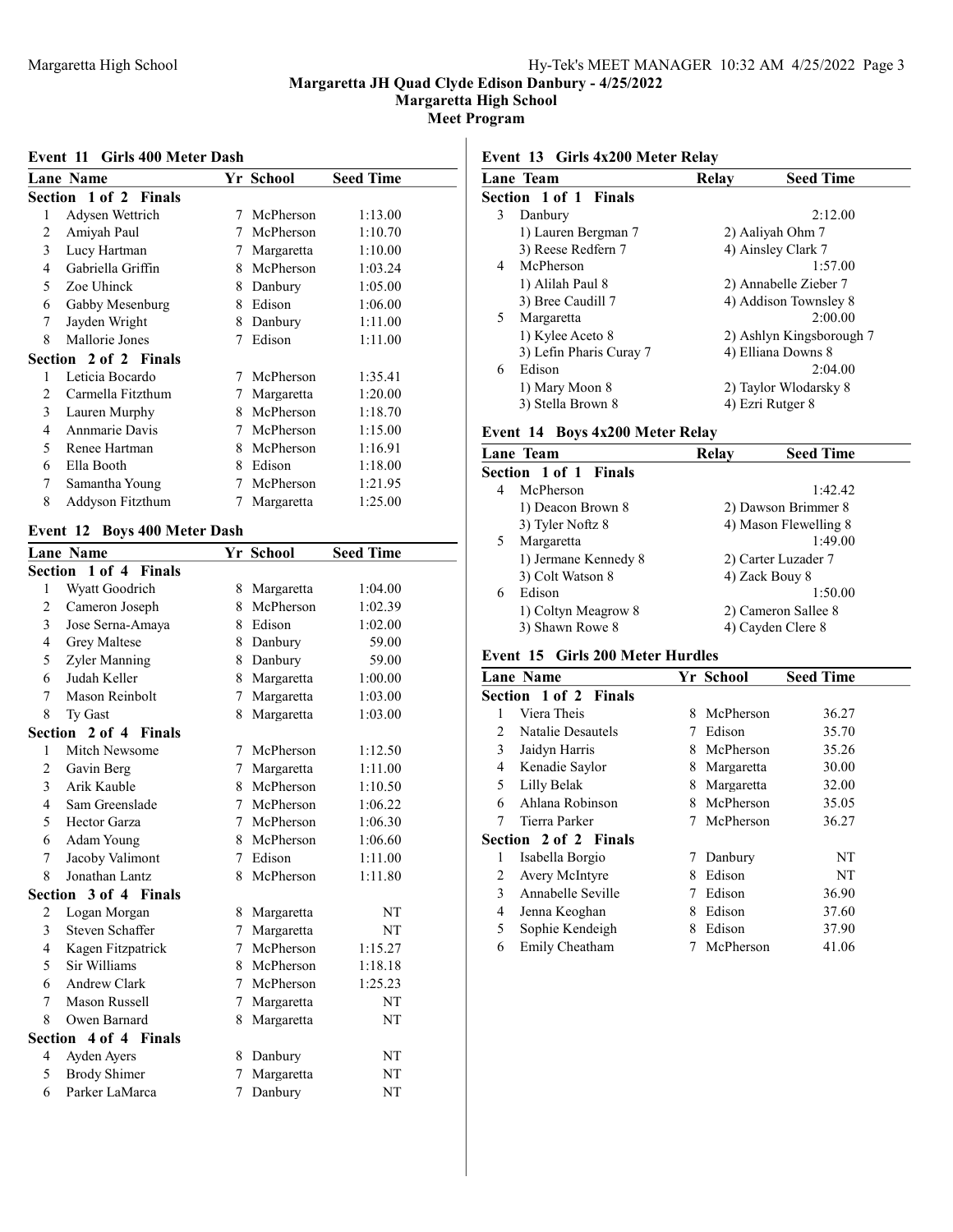Margaretta High School

Meet Program

# Event 16 Boys 200 Meter Hurdles

|   | Lane Name             |   | Yr School  | <b>Seed Time</b> |
|---|-----------------------|---|------------|------------------|
|   | Section 1 of 2 Finals |   |            |                  |
| 1 | Corbin Thayer         | 8 | Edison     | 32.60            |
| 2 | <b>Blake Dixie</b>    |   | McPherson  | 31.10            |
| 3 | <b>Blaise Garn</b>    | 8 | Edison     | 30.40            |
| 4 | Aidan Greenslade      | 7 | McPherson  | 29.20            |
| 5 | Cole Sengstock        | 8 | McPherson  | 29.50            |
| 6 | Jake Bouy             | 8 | Margaretta | 30.00            |
| 7 | Silas Perez           | 7 | Edison     | 32.20            |
|   | Section 2 of 2 Finals |   |            |                  |
|   | Austin Watson         | 7 | Margaretta | 37.00            |
| 2 | Arik Kauble           | 8 | McPherson  | 35.95            |
| 3 | Frankie Kovach        | 7 | Danbury    | 33.00            |
| 4 | Memphis McKenzie      |   | Margaretta | 33.00            |
| 5 | Kaden Grennen         | 8 | Danbury    | 33.00            |
| 6 | Hunter Thomas         |   | McPherson  | 33.96            |
|   |                       |   |            |                  |

### Event 17 Girls 800 Meter Run

|    | <b>Lane Name</b>      |   | Yr School  | <b>Seed Time</b> |
|----|-----------------------|---|------------|------------------|
|    | Section 1 of 1 Finals |   |            |                  |
| 1  | Emma Redett           | 8 | Danbury    | 2:42.00          |
| 2  | Kayla Tischler        | 8 | McPherson  | 2:43.51          |
| 3  | <b>Becca Houser</b>   | 8 | Edison     | 2:45.00          |
| 4  | Kaitlyn Turinsky      | 8 | Danbury    | 2:48.00          |
| 5  | Marissa Gessner       | 8 | McPherson  | 2:48.71          |
| 6  | Ellyse Schaefer       | 8 | Margaretta | 2:50.00          |
| 7  | Laney Renfro          | 7 | McPherson  | 2:54.80          |
| 8  | Ava Gardner           | 8 | Edison     | 2:58.00          |
| 9  | Amyra Ruffing         | 7 | Margaretta | 3:00.00          |
| 10 | Annmarie Davis        | 7 | McPherson  | 3:05.12          |
| 11 | Mariska Farlow        | 7 | Margaretta | 3:10.00          |
| 12 | Kelsey Ray            | 7 | McPherson  | 3:10.59          |
| 13 | Adysen Wettrich       | 7 | McPherson  | 3:10.84          |
| 14 | Braylee Laughlin      | 7 | McPherson  | 3:11.00          |
| 15 | Aili Corfman          | 7 | Edison     | 3:12.00          |
| 16 | Ava Distel            | 8 | McPherson  | 3:18.69          |
| 17 | Lauren Murphy         | 8 | McPherson  | 3:22.45          |
| 18 | Leticia Bocardo       | 7 | McPherson  | 3:41.40          |
| 19 | Carmella Fitzthum     | 7 | Margaretta | NT               |
|    |                       |   |            |                  |

# Event 18 Boys 800 Meter Run

| <b>Lane Name</b>             |   |            | <b>Seed Time</b> |
|------------------------------|---|------------|------------------|
| <b>Section 1 of 1 Finals</b> |   |            |                  |
| Kellen McDonnell             | 8 | Edison     | 2:20.00          |
| Heath Norris                 |   | McPherson  | 2:27.70          |
| Evan Sandvick                | 8 | Danbury    | 2:39.00          |
| Killian Marsden              | 8 | Danbury    | 2:42.00          |
| Jonathan Lantz               | 8 | McPherson  | 2:57.20          |
| Jason Richie                 | 8 | McPherson  | 2:59.00          |
| Chance Reed                  | 7 | Margaretta | 3:00.00          |
| Andrew Clark                 | 7 | McPherson  | 3:02.70          |
| Jack Wright                  | 7 | Margaretta | 3:04.00          |
| Oz Rutger                    | 7 | Edison     | 3:13.00          |
| <b>Ayden Ayers</b>           | 8 | Danbury    | NT               |
| Will Coffman                 | 7 | Margaretta | NT               |
| Noah Schoenherr              |   | Edison     | NT               |
| Weston Mischler              |   | Margaretta | NT               |
|                              |   |            | Yr School        |

### Event 19 Girls 200 Meter Dash

|                | <b>Lane Name</b>        |   | Yr School    | <b>Seed Time</b> |
|----------------|-------------------------|---|--------------|------------------|
|                | Section 1 of 4 Finals   |   |              |                  |
| 1              | Mallorie Jones          | 7 | Edison       | 31.80            |
| $\overline{c}$ | Taylor Wlodarsky        |   | 8 Edison     | 31.00            |
| 3              | Amiyah Paul             |   | 7 McPherson  | 30.00            |
| $\overline{4}$ | Gabriella Griffin       |   | 8 McPherson  | 28.50            |
| 5              | Gabby Mesenburg         |   | 8 Edison     | 29.00            |
| 6              | <b>Addison Townsley</b> |   | 8 McPherson  | 29.90            |
| 7              | Kendell Kryger          | 7 | Edison       | 31.00            |
| 8              | <b>Elliana Downs</b>    |   | 8 Margaretta | 31.00            |
| Section        | 2 of 4 Finals           |   |              |                  |
| 1              | Adison Wechter          |   | 8 Edison     | 34.20            |
| $\overline{2}$ | <b>Addison Harris</b>   |   | 7 Danbury    | 34.00            |
| 3              | Renee Hartman           |   | 8 McPherson  | 33.45            |
| $\overline{4}$ | Annabelle Zieber        | 7 | McPherson    | 32.26            |
| 5              | Jade Ziegelhofer        | 7 | Edison       | 32.70            |
| 6              | Ashlyn Kingsborough     | 7 | Margaretta   | 33.00            |
| 7              | Ella Booth              |   | 8 Edison     | 34.00            |
| 8              | <b>Tierra Parker</b>    | 7 | McPherson    | 34.09            |
|                | Section 3 of 4 Finals   |   |              |                  |
| 1              | Kelly Sichina           |   | 8 Margaretta | 38.93            |
| $\overline{2}$ | Sophie Kendeigh         |   | 8 Edison     | 37.40            |
| 3              | Emily Cheatham          | 7 | McPherson    | 35.17            |
| $\overline{4}$ | Ophylia Sanders         |   | 7 Edison     | 34.20            |
| 5              | Joy Jordan              |   | 8 Edison     | 34.40            |
| 6              | Lexis Murray            |   | 8 Margaretta | 35.00            |
| 7              | Destinie Rothgeb        |   | 8 Margaretta | 38.16            |
| 8              | Kenna Kovalaske         |   | 7 Margaretta | 38.82            |
| Section        | 4 of 4 Finals           |   |              |                  |
| 2              | Charley Lenthe          | 8 | Danbury      | NT               |
| 3              | Ally Clark              | 7 | Danbury      | NT               |
| $\overline{4}$ | Daisy Heil              | 7 | Edison       | 39.90            |
| 5              | Olivia Cattano          |   | 8 Margaretta | 41.00            |
| 6              | Olivia Thayer           | 7 | Margaretta   | NT               |
| 7              | Eva Halblaub            | 7 | Danbury      | NT               |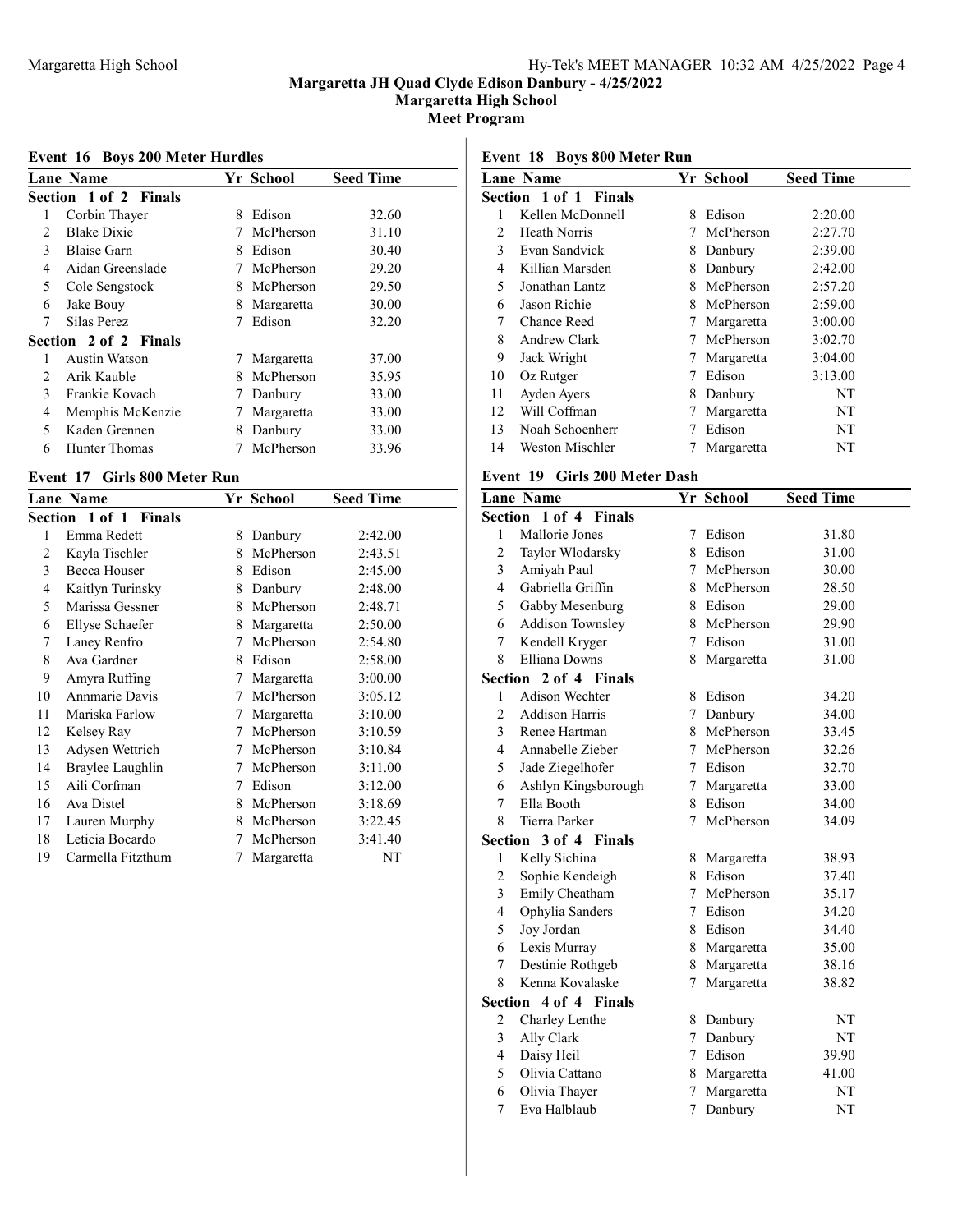Margaretta High School

Meet Program

#### Event 20 Boys 200 Meter Dash

|                          | Lane Name                       |                 | Yr School    | <b>Seed Time</b> |
|--------------------------|---------------------------------|-----------------|--------------|------------------|
|                          | Section 1 of 5<br><b>Finals</b> |                 |              |                  |
| 1                        | Adam Young                      | 8               | McPherson    | 28.00            |
| $\overline{c}$           | Coltyn Meagrow                  |                 | 8 Edison     | 27.50            |
| 3                        | Aiden Nims                      |                 | 8 McPherson  | 26.96            |
| 4                        | Kale Bailey                     | $7\phantom{.0}$ | Margaretta   | 24.00            |
| 5                        | Cameron Joseph                  | 8               | McPherson    | 26.60            |
| 6                        | Jose Serna-Amaya                |                 | 8 Edison     | 26.60            |
| 7                        | Sir Williams                    |                 | 8 McPherson  | 27.60            |
| 8                        | Sam Greenslade                  | $\tau$          | McPherson    | 27.60            |
| Section                  | 2 of 5 Finals                   |                 |              |                  |
| 1                        | <b>Brett Miller</b>             | 8               | Margaretta   | 30.00            |
| $\overline{c}$           | <b>Tyson Bailey</b>             | $7\phantom{.0}$ | Margaretta   | 30.00            |
| 3                        | Mitch Newsome                   |                 | 7 McPherson  | 29.50            |
| $\overline{\mathcal{L}}$ | Hector Garza                    | $\tau$          | McPherson    | 28.05            |
| 5                        | Julius Morrisette               | 8               | McPherson    | 28.54            |
| 6                        | Kohen Kramer                    | 8               | McPherson    | 29.19            |
| 7                        | Cohen Gahler                    |                 | 8 Margaretta | 30.00            |
| 8                        | <b>Hunter Thomas</b>            | 7               | McPherson    | 30.00            |
| Section                  | 3 of 5 Finals                   |                 |              |                  |
| 1                        | <b>Brady Maynard</b>            | 8               | Edison       | 37.60            |
| 2                        | Gaius Hotchkiss                 | 7               | Edison       | 34.80            |
| 3                        | Drake Turinsky                  |                 | 7 Danbury    | 34.00            |
| 4                        | Coby Batteline                  |                 | 7 Margaretta | 31.45            |
| 5                        | Kagen Fitzpatrick               | $7^{\circ}$     | McPherson    | 33.08            |
| 6                        | <b>Mason Yetter</b>             |                 | 8 Margaretta | 33.81            |
| 7                        | Joshua Sichina                  | 8               | Margaretta   | 35.00            |
| 8                        | Nate Weiker                     | 8               | McPherson    | 35.66            |
| Section                  | 4 of 5 Finals                   |                 |              |                  |
| 1                        | Zyler Manning                   | 8               | Danbury      | NT               |
| $\overline{2}$           | <b>Brody Shimer</b>             | $7^{\circ}$     | Margaretta   | NT               |
| 3                        | Steven Schaffer                 | $\tau$          | Margaretta   | NT               |
| 4                        | Hunter Rimmele                  |                 | 8 Edison     | 39.20            |
| 5                        | Miles McDonald                  |                 | 8 Danbury    | NT               |
| 6                        | Cooper Schoewe                  |                 | 8 Margaretta | NT               |
| 7                        | Mason Russell                   | $\tau$          | Margaretta   | NT               |
| 8                        | Logan Morgan                    | 8               | Margaretta   | NT               |
| Section                  | 5 of 5 Finals                   |                 |              |                  |
| 4                        | Parker LaMarca                  | 7               | Danbury      | NT               |
| 5                        | Wyatt Goodrich                  | 8               | Margaretta   | NT               |
| 6                        | Owen Barnard                    | 8               | Margaretta   | NT               |

# Event 21 Girls 4x400 Meter Relay

| Lane Team                    | Relay | <b>Seed Time</b>      |
|------------------------------|-------|-----------------------|
| <b>Section 1 of 1 Finals</b> |       |                       |
| Danbury<br>3                 |       | 4:53.00               |
| 1) Lauren Bergman 7          |       | 2) Emma Redett 8      |
| 3) Zoe Uhinck 8              |       | 4) Grace McDonald 7   |
| McPherson<br>4               |       | 4:41.00               |
| 1) Jaidyn Harris 8           |       | 2) Addison Townsley 8 |
| 3) Alilah Paul 8             |       | 4) Kayla Tischler 8   |
| Margaretta<br>5.             |       | 4:42.00               |
| 1) Ella Schadwil 8           |       | 2) Ellyse Schaefer 8  |
| 3) Lilly Belak 8             |       | 4) Kenadie Saylor 8   |
| Edison<br>6                  |       | 4:50.00               |
| 1) Stella Brown 8            |       | 2) Lily Risner 8      |
| 3) Taylor Moore 8            |       | 4) Gabby Mesenburg 8  |
|                              |       |                       |

# Event 22 Boys 4x400 Meter Relay

|   | Lane Team             | Relay | <b>Seed Time</b>      |
|---|-----------------------|-------|-----------------------|
|   | Section 1 of 1 Finals |       |                       |
| 4 | McPherson             |       | 4:02.91               |
|   | 1) Dawson Brimmer 8   |       | 2) Deacon Brown 8     |
|   | 3) Hunter Pollock 8   |       | 4) Mason Flewelling 8 |
|   | Margaretta            |       | 4:20.00               |
|   | 1) Carter Luzader 7   |       | 2) Mason Reinbolt 7   |
|   | 3) Ty Gast 8          |       | 4) Judah Keller 8     |
| 6 | Edison                |       | 4:22.00               |
|   | 1) Blaise Garn 8      |       | 2) Colin Butler 8     |
|   | 3) Shawn Rowe 8       |       | 4) Kellen McDonnell 8 |

# Event 23 Girls Shot Put

| Pos | Name                 |   | Yr School  | <b>Seed Mark</b> |
|-----|----------------------|---|------------|------------------|
|     | Flight 1 of 2 Finals |   |            |                  |
| 1   | Angelia Ferkel       | 7 | McPherson  | 22-04.75         |
| 2   | Kali Elliot          | 8 | Margaretta | 23-09.00         |
| 3   | Macari Harris        |   | Edison     | 23-10.00         |
| 4   | Olivia Lopez         | 8 | McPherson  | 23-11.75         |
| 5   | Marissa Frische      | 7 | McPherson  | 24-07.25         |
| 6   | Emmie Leber          | 7 | Edison     | 25-03.00         |
| 7   | Taytum Benyak        | 7 | Danbury    | 26-06.00         |
| 8   | Gracie Rang          | 8 | Edison     | 26-07.00         |
| 9   | Aaliyah Ohm          | 7 | Danbury    | 27-05.00         |
| 10  | Sophie Baker         | 8 | Edison     | 27-06.00         |
| 11  | Amber Dillingham     | 7 | McPherson  | 28-00.00         |
| 12  | Olivia Mills         | 7 | McPherson  | 30-03.00         |
| 13  | Jenae Farrell        | 8 | Margaretta | 31-08.50         |
| 14  | Peyton Taylor        | 8 | Edison     | 33-07.00         |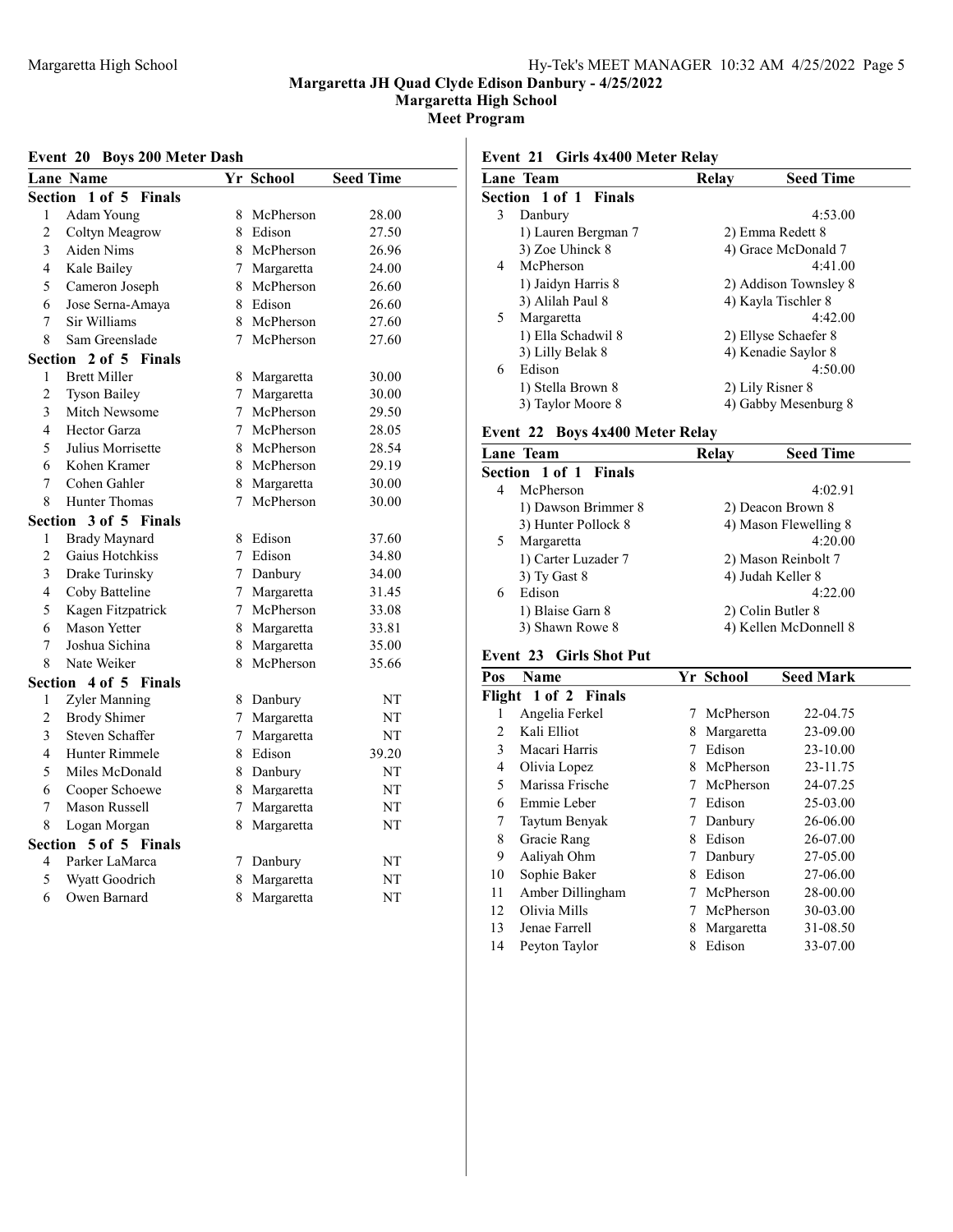Margaretta High School

Meet Program

# Flight 2 of 2 Finals...(Event 23 Girls Shot Put)

| 1  | Cali Wunder            |   | Danbury    | ND       |
|----|------------------------|---|------------|----------|
| 2  | Elizabeth Butler       |   | Edison     | ND       |
| 3  | Paige Lyons            | 8 | Danbury    | ND       |
| 4  | Sophia Chaput          |   | Edison     | ND       |
| 5  | Leah Sharp             |   | Edison     | ND       |
| 6  | Karlie Franks          | 8 | Danbury    | ND       |
| 7  | Alaina Cowley          |   | Edison     | ND       |
| 8  | Josie Kent             |   | Edison     | ND       |
| 9  | Andrea Suter           |   | Margaretta | 16-00.00 |
| 10 | Peyton Ouellette       |   | Margaretta | 16-07.00 |
| 11 | Alexis Robarge         | 8 | McPherson  | 17-00.25 |
| 12 | <b>Audry Peyton</b>    | 8 | Margaretta | 19-05.00 |
| 13 | Autumn Enzor           |   | Edison     | 21-03.00 |
| 14 | <b>Addison Strayer</b> |   | Margaretta | 21-11.00 |

# Event 24 Boys Shot Put

| Pos            | Name                    |   | Yr School  | <b>Seed Mark</b> |
|----------------|-------------------------|---|------------|------------------|
| Flight         | 1 of 2 Finals           |   |            |                  |
| 1              | Christian Keegan        | 7 | Margaretta | 19-08.00         |
| $\overline{2}$ | Carter Kelley           | 7 | Margaretta | 21-05.00         |
| 3              | Briar Reid              | 7 | Margaretta | 21-10.00         |
| 4              | Jeffrey Wright          | 7 | Margaretta | 23-10.00         |
| 5              | Landon Weyer            | 7 | Margaretta | 25-05.00         |
| 6              | Coby Batteline          | 7 | Margaretta | 28-09.00         |
| 7              | Colten Collins          | 7 | Edison     | 28-11.00         |
| 8              | Ethan McDonald          | 7 | Danbury    | 30-00.00         |
| 9              | <b>Grant Dunfee</b>     | 8 | Danbury    | 30-00.00         |
| 10             | Kaden Sas               | 8 | Margaretta | 30-07.00         |
| 11             | <b>Blayke McKillips</b> | 8 | Edison     | 32-10.00         |
| 12             | Kaidence Cooksey        | 8 | McPherson  | 38-00.00         |
| 13             | <b>Curtis Dick</b>      | 8 | McPherson  | 39-06.00         |
|                | Flight 2 of 2 Finals    |   |            |                  |
| 1              | Wade Ruggles            | 8 | Edison     | ND               |
| 2              | Kevin Ruby              | 7 | Edison     | ND               |
| 3              | Noah Webster            | 8 | Danbury    | ND               |
| 4              | Deacon Brown            | 8 | McPherson  | ND               |
| 5              | Conner Smith            | 8 | Edison     | ND               |
| 6              | Eli Morgan              | 7 | McPherson  | ND               |
| 7              | Thomas Dean             | 8 | Danbury    | ND               |
| 8              | Parker McMurray         | 7 | Danbury    | ND               |
| 9              | Cameron Crosby          | 7 | Edison     | ND               |
| 10             | Jace Pinkston           | 7 | Edison     | ND               |
| 11             | Andrew Staub            | 8 | Edison     | ND               |
| 12             | Kayden Williams         | 7 | Margaretta | 15-03.00         |

#### Event 25 Girls Discus Throw

| Pos            | Name                   |                 | Yr School    | <b>Seed Mark</b> |
|----------------|------------------------|-----------------|--------------|------------------|
|                | Flight 1 of 2 Finals   |                 |              |                  |
| 1              | Peyton Ouellette       | 7               | Margaretta   | 52-02            |
| $\overline{2}$ | Macari Harris          | 7               | Edison       | 53-08            |
| 3              | Emmie Leber            | $7^{\circ}$     | Edison       | 55-09            |
| 4              | Kali Elliot            |                 | 8 Margaretta | 57-00            |
| 5              | Amber Dillingham       | $\tau$          | McPherson    | 58-03            |
| 6              | Olivia Lopez           | 8               | McPherson    | $62 - 04$        |
| 7              | Angelia Ferkel         | $7^{\circ}$     | McPherson    | 65-11            |
| 8              | Marissa Frische        |                 | 7 McPherson  | 66-04            |
| 9              | Peyton Taylor          |                 | 8 Edison     | 69-06            |
| 10             | Jenae Farrell          | 8               | Margaretta   | 69-09            |
| 11             | Aaliyah Ohm            | $7\phantom{.0}$ | Danbury      | 70-00            |
| 12             | Sophie Baker           |                 | 8 Edison     | 74-07            |
| 13             | Cali Wunder            | $\tau$          | Danbury      | $75-00$          |
| 14             | Gracie Rang            | 8               | Edison       | 76-06            |
| 15             | Jaidyn Harris          | 8               | McPherson    | 83-01            |
| Flight         | 2 of 2 Finals          |                 |              |                  |
| 1              | Leah Sharp             | 7               | Edison       | ND               |
| $\overline{c}$ | Karlie Franks          | 8               | Danbury      | ND               |
| 3              | Josie Kent             | $\tau$          | Edison       | ND               |
| $\overline{4}$ | Autumn Enzor           | 7               | Edison       | ND               |
| 5              | Ophylia Sanders        | 7               | Edison       | <b>ND</b>        |
| 6              | Taytum Benyak          | $7^{\circ}$     | Danbury      | ND               |
| 7              | Elizabeth Butler       |                 | 7 Edison     | ND               |
| 8              | Alaina Cowley          | 7               | Edison       | <b>ND</b>        |
| 9              | Paige Lyons            | 8               | Danbury      | ND               |
| 10             | Sophia Chaput          | $\tau$          | Edison       | ND               |
| 11             | Andrea Suter           | 7               | Margaretta   | 29-07.50         |
| 12             | Olivia Mills           | $\tau$          | McPherson    | $30 - 03$        |
| 13             | Alexis Robarge         | 8               | McPherson    | 41-01            |
| 14             | <b>Addison Strayer</b> | 7               | Margaretta   | 43-02            |
| 15             | <b>Audry Peyton</b>    | 8               | Margaretta   | 44-08            |

### Event 26 Boys Discus Throw

| Pos | <b>Name</b>             |   | Yr School  | <b>Seed Mark</b> |
|-----|-------------------------|---|------------|------------------|
|     | Flight 1 of 2 Finals    |   |            |                  |
|     | Christian Keegan        |   | Margaretta | 42-05.50         |
| 2   | Kayden Williams         |   | Margaretta | $45-05$          |
| 3   | Jeffrey Wright          | 7 | Margaretta | 58-04            |
| 4   | Colten Collins          |   | Edison     | 67-00            |
| 5   | Briar Reid              |   | Margaretta | 69-05            |
| 6   | Landon Weyer            |   | Margaretta | 84-03            |
|     | Noah Webster            | 8 | Danbury    | $95 - 00$        |
| 8   | Thomas Dean             | 8 | Danbury    | $95 - 00$        |
| 9   | Kaden Sas               | 8 | Margaretta | 96-06            |
| 10  | <b>Blayke McKillips</b> | 8 | Edison     | 98-00            |
| 11  | Kaidence Cooksey        | 8 | McPherson  | 98-09            |
| 12  | Curtis Dick             | 8 | McPherson  | 121-07           |
|     |                         |   |            |                  |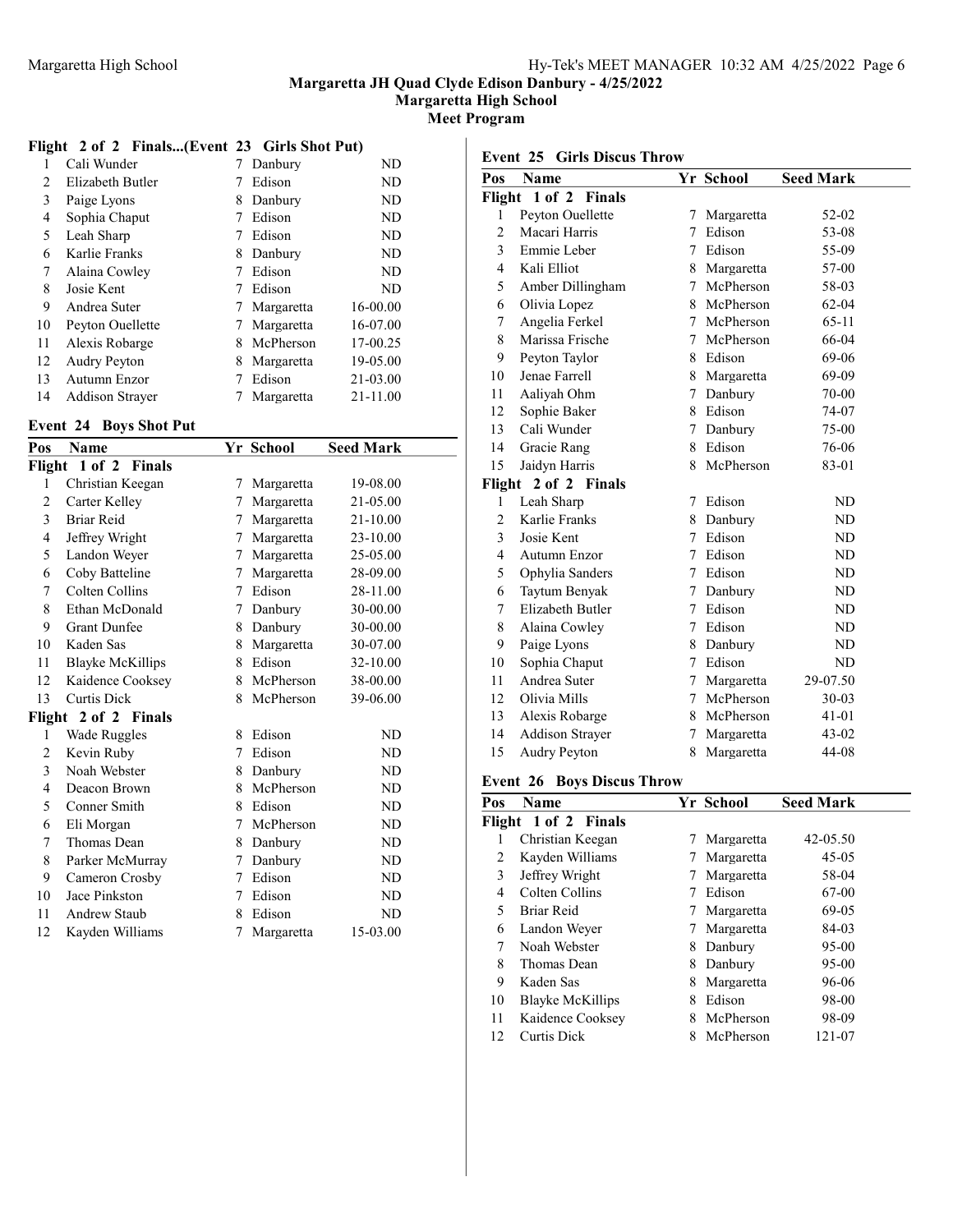Margaretta High School

Meet Program

# Flight 2 of 2 Finals...(Event 26 Boys Discus Throw)

|    | Parker McMurray     |   | Danbury    | ND  |
|----|---------------------|---|------------|-----|
| 2  | Conner Smith        | 8 | Edison     | ND  |
| 3  | Wade Ruggles        | 8 | Edison     | ND  |
| 4  | Cameron Crosby      |   | Edison     | ND  |
| 5  | Preston Widman      | 8 | McPherson  | ND  |
| 6  | Kevin Ruby          |   | Edison     | ND  |
| 7  | Jace Pinkston       |   | Edison     | ND  |
| 8  | Carter Kelley       |   | Margaretta | ND  |
| 9  | Ethan McDonald      |   | Danbury    | ND. |
| 10 | Brady Maynard       | 8 | Edison     | ND  |
| 11 | <b>Grant Dunfee</b> | 8 | Danbury    | ND  |
| 12 | <b>Andrew Staub</b> | 8 | Edison     | ND  |

# Event 27 Girls Long Jump

| Pos | Name                    |   | Yr School  | <b>Seed Mark</b> |
|-----|-------------------------|---|------------|------------------|
|     | Flight 1 of 1 Finals    |   |            |                  |
| 1   | Joy Jordan              | 8 | Edison     | ND               |
| 2   | Jade Ziegelhofer        | 7 | Edison     | ND               |
| 3   | <b>Scarlett Bennett</b> | 7 | Edison     | ND               |
| 4   | Sophie Baker            | 8 | Edison     | ND               |
| 5   | Amiyah Paul             | 7 | McPherson  | ND               |
| 6   | Mary Moon               | 8 | Edison     | ND               |
| 7   | Adison Wechter          | 8 | Edison     | ND               |
| 8   | Kellyn Ritchie          | 8 | Edison     | ND               |
| 9   | Natalie Desautels       | 7 | Edison     | ND               |
| 10  | Jenna Keoghan           | 8 | Edison     | ND               |
| 11  | Mallorie Jones          | 7 | Edison     | ND               |
| 12  | Adysen Wettrich         | 7 | McPherson  | 9-09.00          |
| 13  | Jacquelyn Yeckley       | 8 | Margaretta | 10-06.00         |
| 14  | Olivia Thayer           | Ί | Margaretta | 11-11.00         |
| 15  | Isabella Borgio         | 7 | Danbury    | 12-05.00         |
| 16  | Viera Theis             | 8 | McPherson  | 13-01.00         |
| 17  | Zoe Uhinck              | 8 | Danbury    | 13-09.00         |
| 18  | Lauren Murphy           | 8 | McPherson  | 14-04.75         |

# Event 28 Boys Long Jump

| Pos | Name                 |   | Yr School  | <b>Seed Mark</b> |
|-----|----------------------|---|------------|------------------|
|     | Flight 1 of 1 Finals |   |            |                  |
| 1   | Jacoby Valimont      | 7 | Edison     | ND               |
| 2   | Shawn Rowe           | 8 | Edison     | ND               |
| 3   | Mason Flewelling     | 8 | McPherson  | ND               |
| 4   | Cooper Schoewe       | 8 | Margaretta | ND               |
| 5   | Hunter Rimmele       | 8 | Edison     | ND               |
| 6   | Coby Batteline       | 7 | Margaretta | ND               |
| 7   | Silas Perez          | 7 | Edison     | ND               |
| 8   | <b>Austin Watson</b> | 7 | Margaretta | ND               |
| 9   | Nate Weiker          | 8 | McPherson  | 11-02.00         |
| 10  | Arik Kauble          | 8 | McPherson  | 12-08.50         |
| 11  | Michael Gessner      | 8 | McPherson  | 13-00.25         |
| 12  | Ian Everett          | 8 | McPherson  | 14-06.00         |
| 13  | Joel Greenslade      | 7 | McPherson  | 14-10.75         |
| 14  | Zyler Manning        | 8 | Danbury    | 15-00.00         |
| 15  | Drake Turinsky       | 7 | Danbury    | 15-00.00         |
| 16  | Hunter Thomas        | 7 | McPherson  | 15-01.25         |
| 17  | Julius Morrisette    | 8 | McPherson  | 15-05.00         |
| 18  | Kale Bailey          | 7 | Margaretta | 18-08.00         |
|     |                      |   |            |                  |

# Event 29 Girls High Jump

| Pos | Name                 |   | Yr School  | <b>Seed Mark</b> |
|-----|----------------------|---|------------|------------------|
|     | Flight 1 of 1 Finals |   |            |                  |
|     | Addyson Fitzthum     |   | Margaretta | NH               |
| 2   | Kylee Aceto          | 8 | Margaretta | NH               |
| 3   | Adison Wechter       | 8 | Edison     | $3-10.00$        |
| 4   | Samantha Young       |   | McPherson  | $3 - 10.00$      |
| 5   | Ella Booth           | 8 | Edison     | $3 - 10.00$      |
| 6   | Annabelle Seville    |   | Edison     | $4 - 02.00$      |
| 7   | Taylor Wlodarsky     | 8 | Edison     | $4 - 02.00$      |
| 8   | Kelsey Ray           |   | McPherson  | $4 - 04.00$      |
| 9   | Ella Schadwil        | 8 | Margaretta | $4 - 04.00$      |
| 10  | Annmarie Davis       | 7 | McPherson  | $4 - 06.00$      |
| 11  | Ellyse Schaefer      | 8 | Margaretta | 4-08.00          |
| 12  | Kaitlyn Turinsky     | 8 | Danbury    | $4 - 10.00$      |

# Event 30 Boys High Jump

| Pos            | <b>Name</b>          |    | Yr School  | <b>Seed Mark</b> |
|----------------|----------------------|----|------------|------------------|
|                | Flight 1 of 1 Finals |    |            |                  |
|                | Colin Butler         | 8  | Edison     | $4 - 02.00$      |
| $\mathfrak{D}$ | Cameron Sallee       |    | Edison     | $4 - 02.00$      |
| 3              | <b>Brett Miller</b>  | 8. | Margaretta | $4 - 02.00$      |
| 4              | Mitch Newsome        |    | McPherson  | $4 - 04.00$      |
| 5              | Julius Morrisette    | 8. | McPherson  | $4 - 06.00$      |
| 6              | Grey Maltese         |    | 8 Danbury  | $5 - 00.00$      |
|                | Parker LaMarca       |    | Danbury    | $5 - 00.00$      |
| 8              | Cameron Joseph       |    | McPherson  | $5-02.00$        |
| 9              | Judah Keller         | 8  | Margaretta | 5-08.00          |
| 10             | Zack Bouy            |    | Margaretta | 5-08.00          |